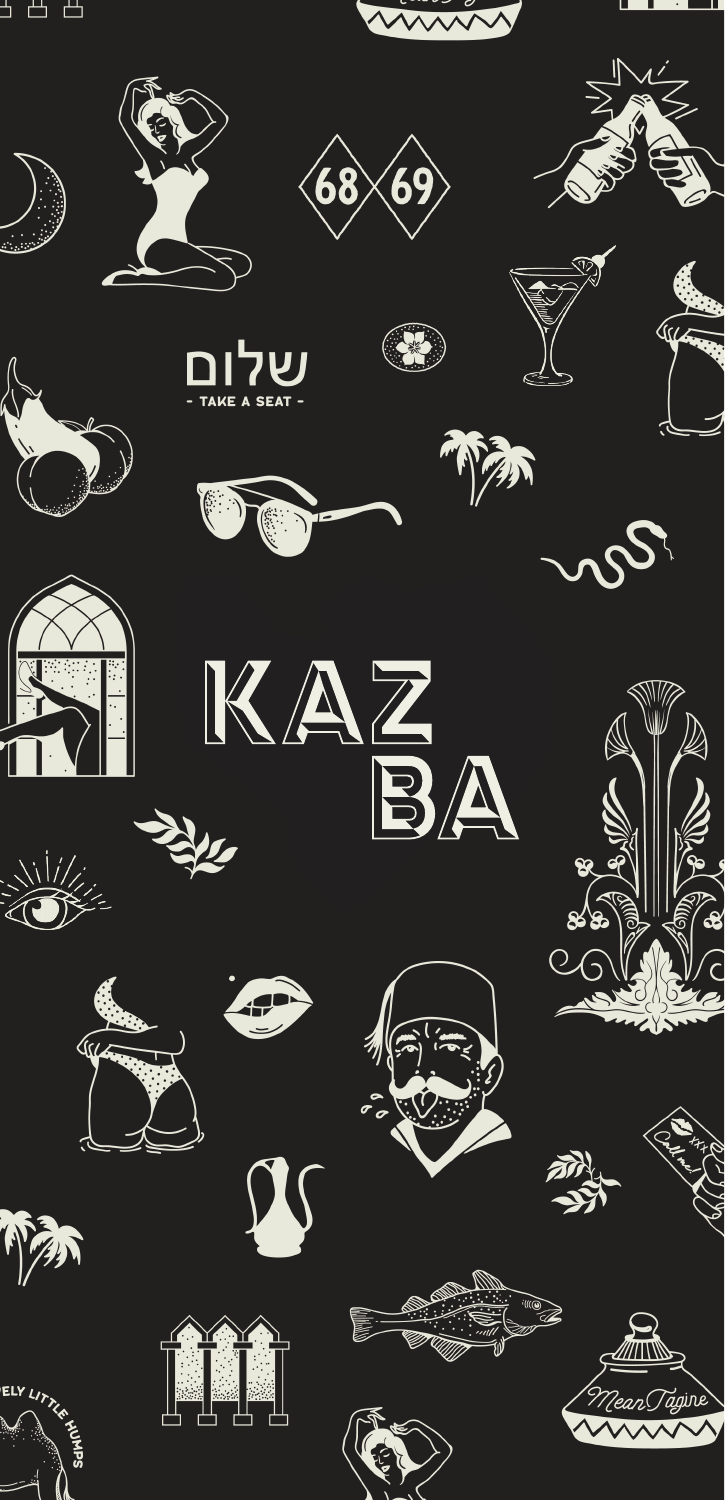

5 6 6

Come for a quick drink, stay for an all-night adventure. Inspired by the vibrant Tel Aviv bar scene, amidst a soulful setting rich in eclectic character, Middle-Eastern edge meets a modern-colonial vibe. Influenced by the flavours and aromas of ancient Arabian spice routes, settle in and enjoy our Mediterranean inspired cocktail list. Welcome to a place where wonders never cease.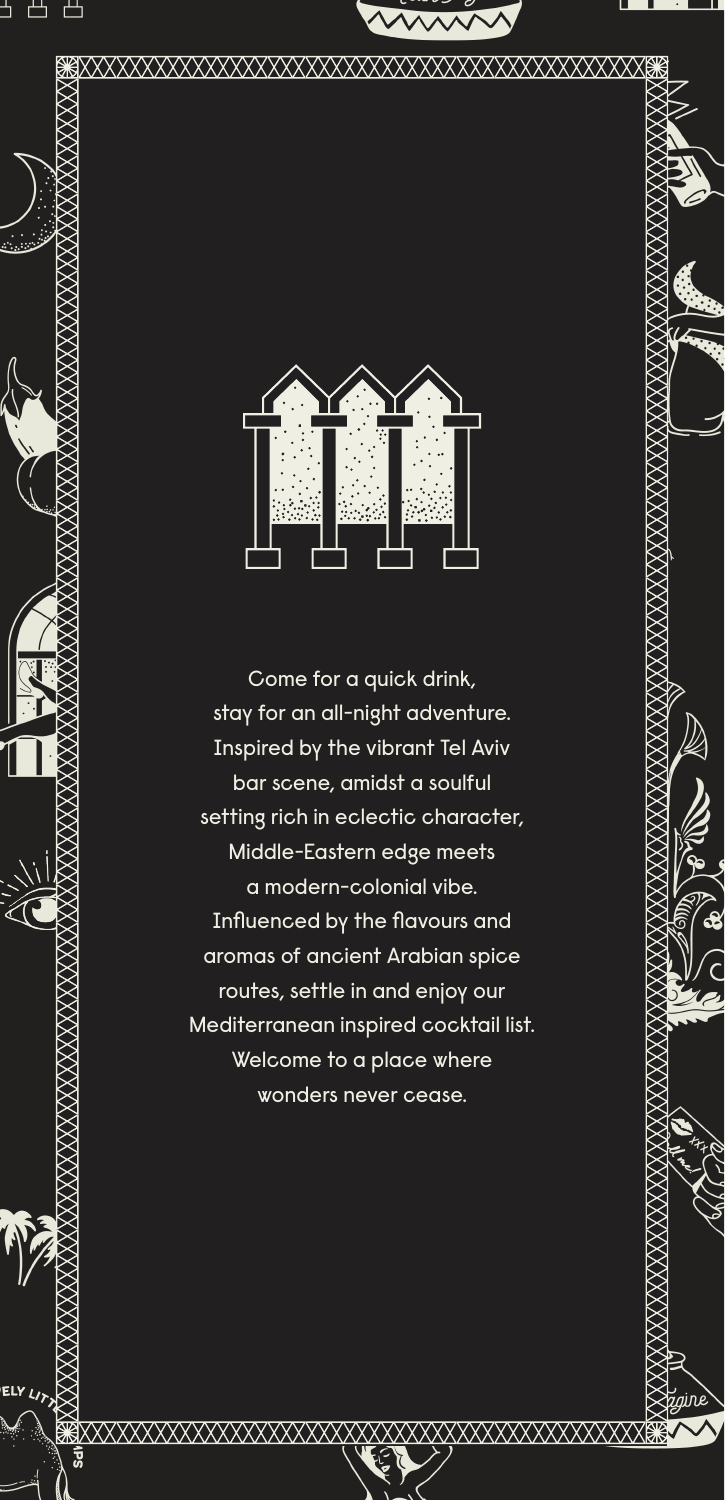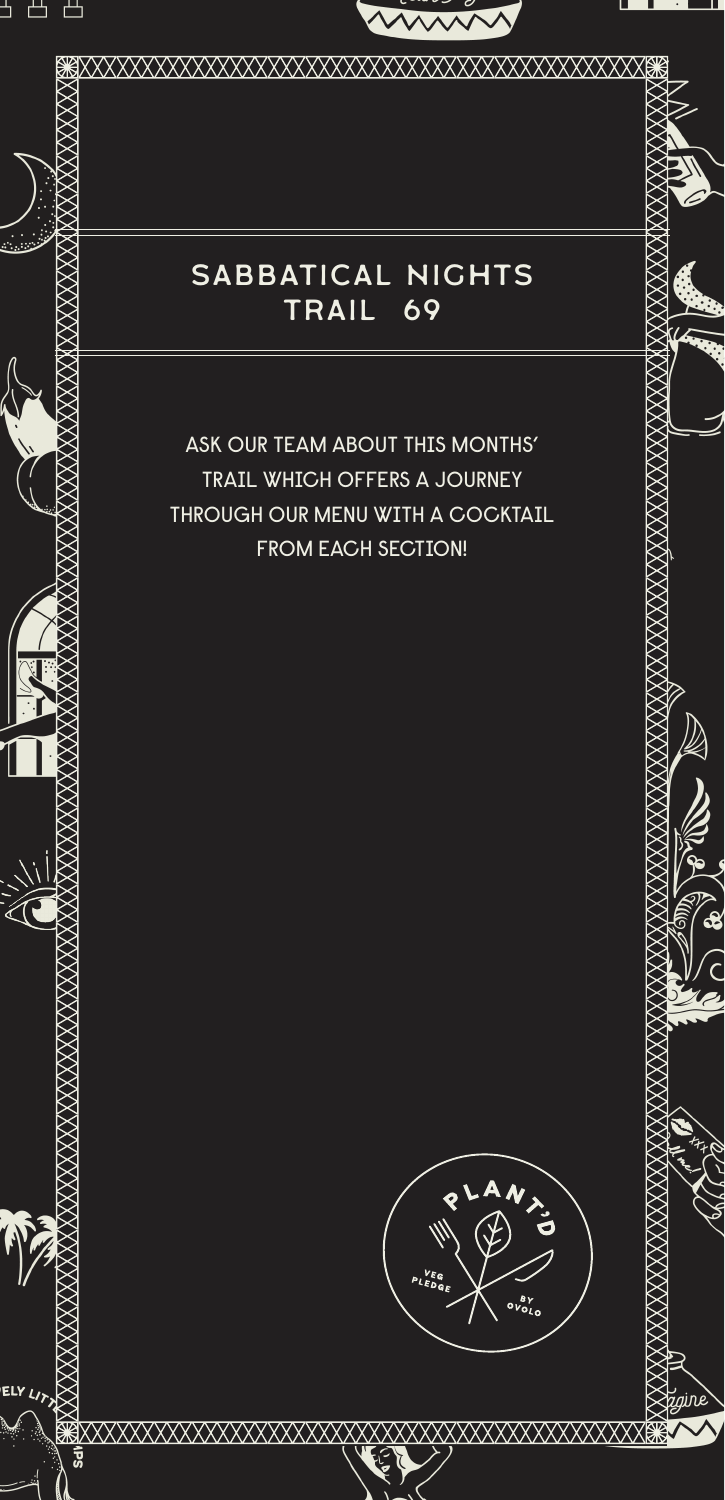

# SEASONAL SIGNATURE

### **FORBIDDEN FRUIT 20**

bitter orange sipsmith london dry, rosemary lillet blanc, suze, blood orange bitters, rosemary smoke

### **SEVEN SPECIES 18**

olive oil and date gin, pomegranate juice, fig liqueur, 'yallager' house lager, fresh muscat grapes

### **AMARDEEN SOUR 19**

dried apricot bourbon, fresh lemon, house made middle eastern amaro, honey, peychaud bitters, apricot fruit leather

### **TURKISH COFFEE MARTINI 21**

house spiced rum, elite arak, grand marnier, caramelised yoghurt, turkish coffee, cardamom chocolate bitters

### **THE JAFAR 20**

sour cherry pampero anejo, fresh lime, saffron dry vermouth, luxardo maraschino liqueur, fresh mint, sour cherries

### **LEVINSKY MARKET JULEP 18**

prickly pear sherry, pampero blanco, strawberry sumac shrub, fresh mint, strawberries, nutmeg, star anise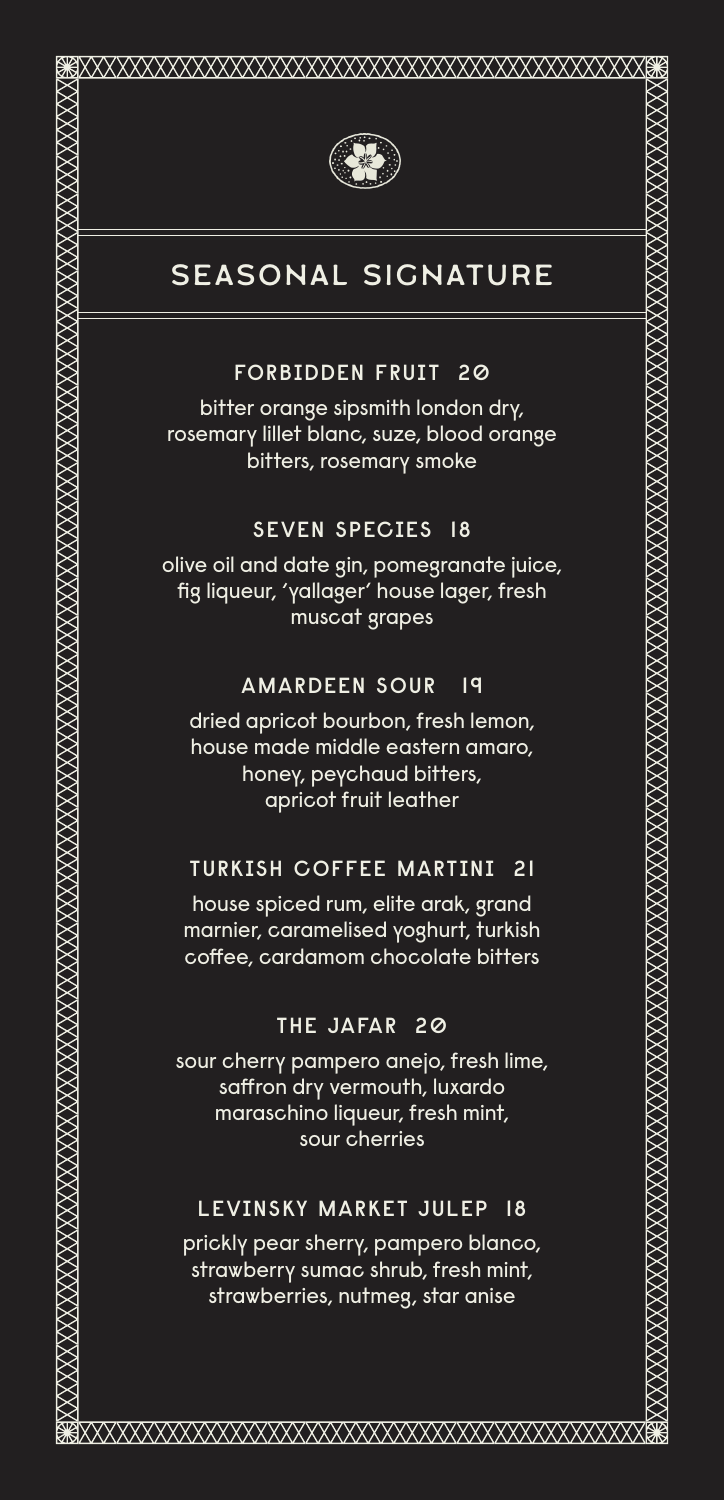# OLD SCHOOL MEETS **NEW SCHOOL**

# OLD SCHOOL

### **OLD PAL 18**

rye whisky, dry vermouth, campari, orange

Created by Harry MacElhone, Harry's New York Bar, Paris, 1920

### **CLOVER CLUB 20**

Roku Gin, fresh lemon, raspberries, egg white

Created by Tom Bullock, Ideal Bartender, Philadelphia, 1917

#### **FOGCUTTER 24**

pampero blanco, hennesy vs, tanqueray IO, fresh lemon, cream sherry, orange, orgeat, mint

Created by Victor Bergeron, Trader Vic's Bartender's Guide, Los Angeles, 1947

### **EL FLORIDITA 18**

pampero blanco, luxardo maraschino, fresh lime

Created by Constantino Ribalaigua Vert, El Floridita, Havana, 1918

#### **BRANDY CRUSTA 22**

hennessy vs, fresh lemon, luxardo maraschino, orange curacao, sugar rim, lemon peel

> Created by Joseph Santini, City Exchange, New Orleans, 1855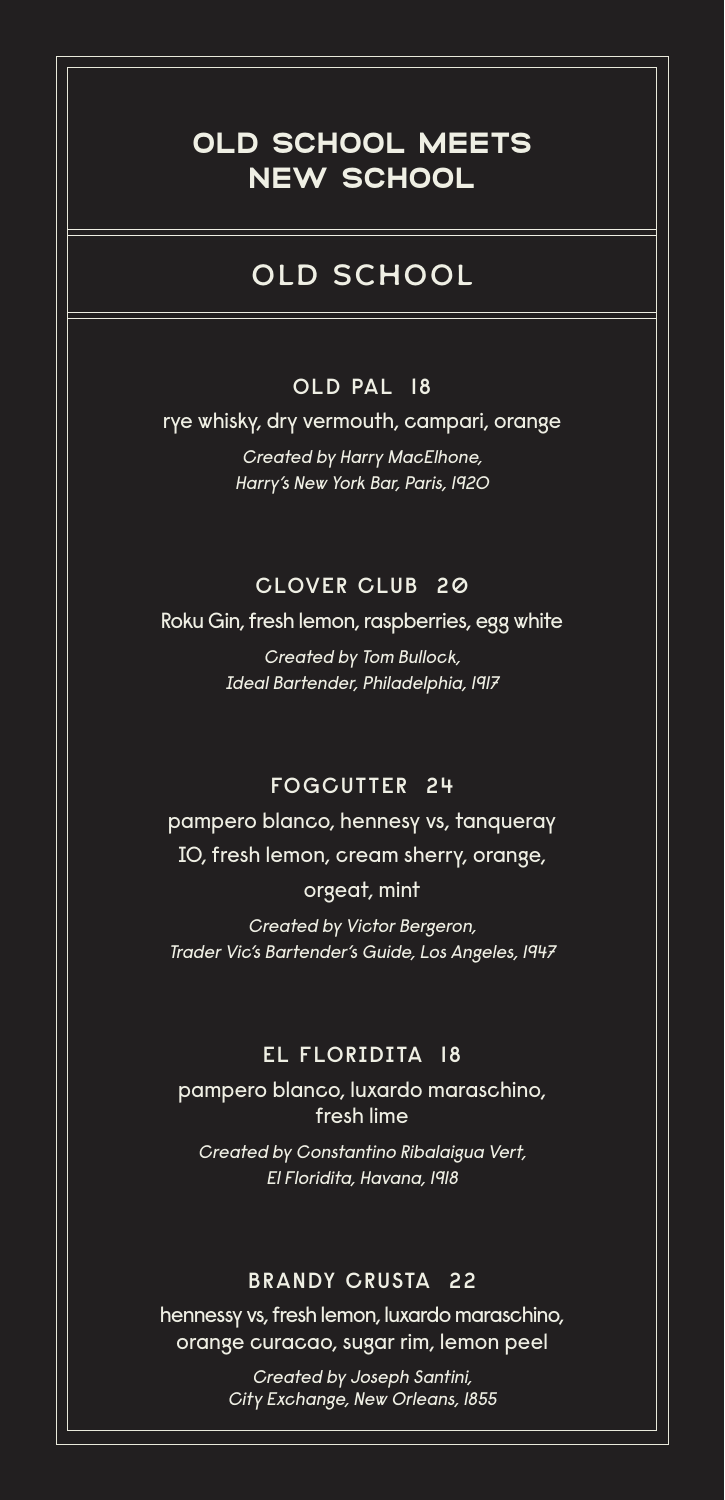# NEW SCHOOL

### **21ST CENTURY 22**

espolon blanco, white crème de cacao, absinthe, fresh lemon, orange zest

> Created by Jim Meehan, PDT, New York, 2011

### **EAST 8 HOLD UP 19**

kettle one vodka, aperol, fresh lime, passionfruit, pineapple

> Created by Kevin Armstrong, Milk & Honey, London, 2010

### **PAPER PLANE 24**

amaro nonino, aperol, makers mark, fresh lemon, paperplane

> Created by Sam Ross, The Violet Hour, Chicago, 2007

### **OLD CUBAN 18**

pampero anejo, fresh lime, sugar, fresh mint, bitters, prosecco

Created by Audrey Sanders, The Violet Hour, New York, 2004

#### **NUCLEAR DAIQUIRI 25**

wrey n nephew op rum, green chartreuse, fresh lime, house made falernum

> Created by Gregor de Gruyther, Lab Bar, London, 2005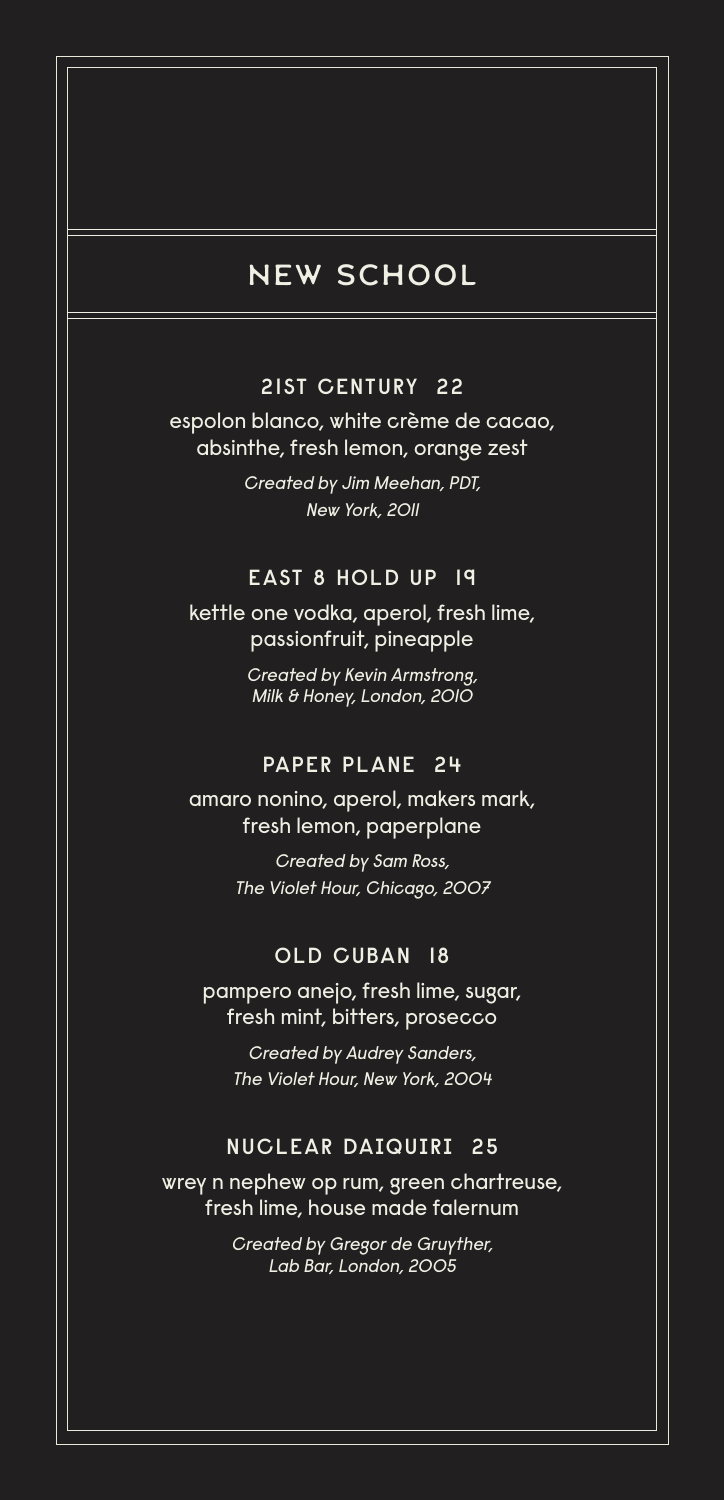# WINE BY THE GLASS

 $\mathbb{Z}$ 

ठे

### BUBBLES

### **NV VEUVE CLICQUOT 'YELLOW LABEL' 25** chardonnay + pinot noir + pinot meunier

Reims, FRA

**NV DAL ZOTTO PROSECCO 13**

glera King Valley, VIC

### **NV DEVIATION ROAD 'ALTAIR' BRUT ROSE 15**

pinot noir + chardonnay Adelaide Hills, SA

# ROSÉ

**'17 DEBUSSY 'REVERIE' 11**

grenache

Pays d'Oc, FRA

### **'18 POGGIO ANIMA ROSATO 14**

shiraz + nebbiolo Sicily, ITA

Ъր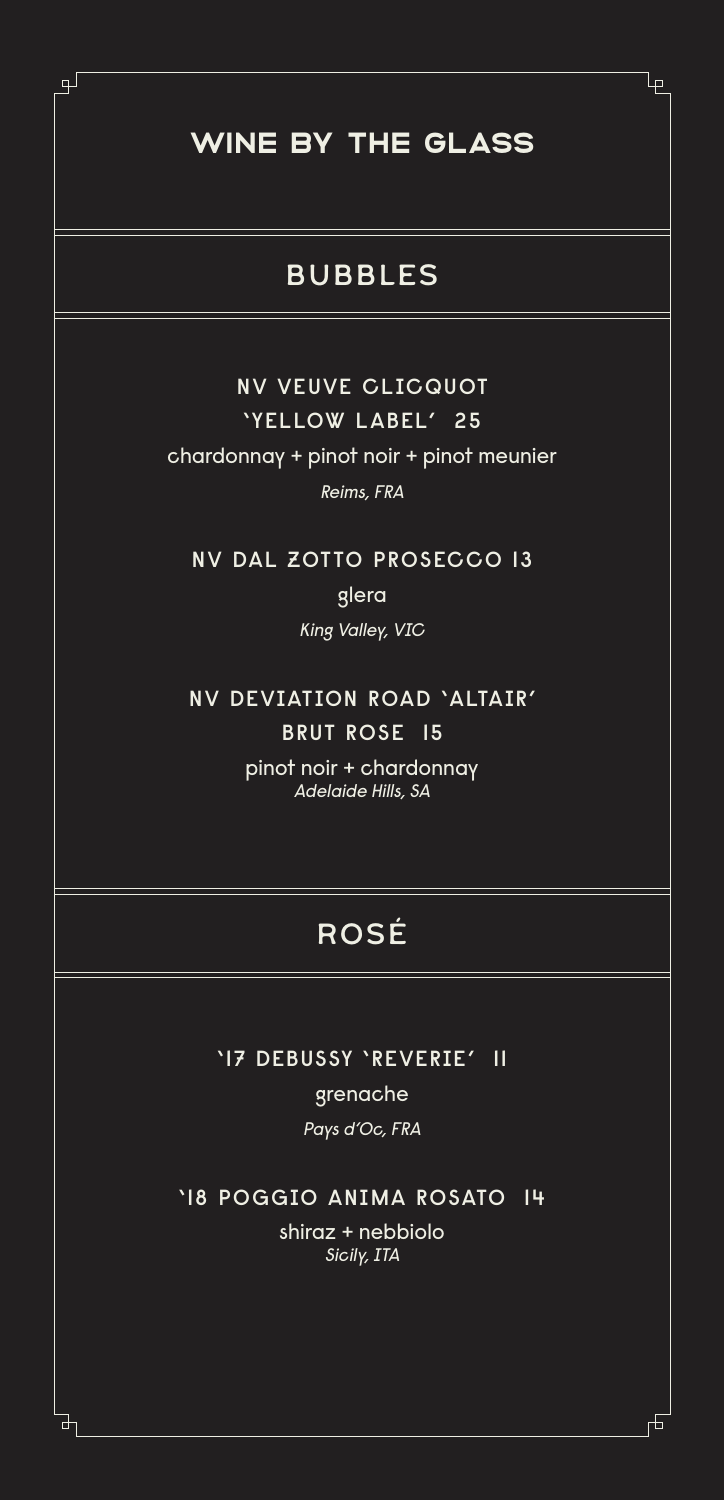## **WHITE**

 $\mathbb{Z}$ 

 $\exists$ 

**'18 DAL ZOTTO 13** pinot grigio King Valley, VIC

### **'19 THE PAWN 'EL DESPERADO' 15**

sauvignon blanc Adelaide Hills, SA

### **'18 CHAFFEY BROS 'TRIPEL PUNKT' 16**

### gewurtztraminer Eden Valley, SA

### **'18 VASSE FELIX 15**

chardonnay Margaret River, WA

### **'18 LARK HILL 18**

gruner veltliner Canberra District, NSW լե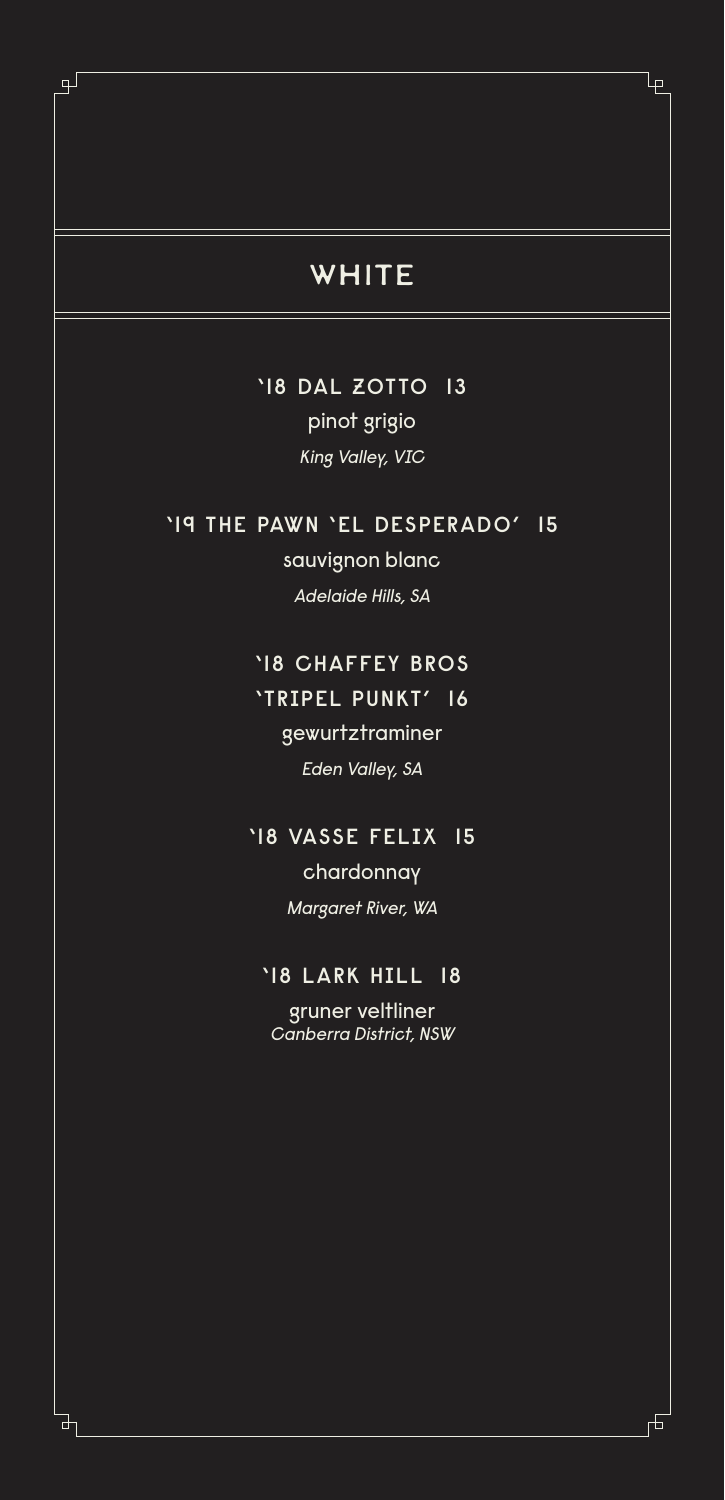# RED

 $\mathbb{Z}$ 

ठे

**'18 PENCARROW 16** pinot noir Martinborough, NZ

# **'19 LA VIELLE FERME 13**

carignan + cinsault + grenache + syrah **COTES DU VENTOUX, RHONE, FRA**

**'17 PENNY HILLS 'CRACKING BLACK' 14**

> shiraz McLaren Vale, SA

**'16 ALTOS IBERICOS 'CRIANZA' 16** tempranillo Rioja, ESP

**'20 YANGARA 'ESTATE' 17**

shiraz McLaren Vale, SA

市

Ъր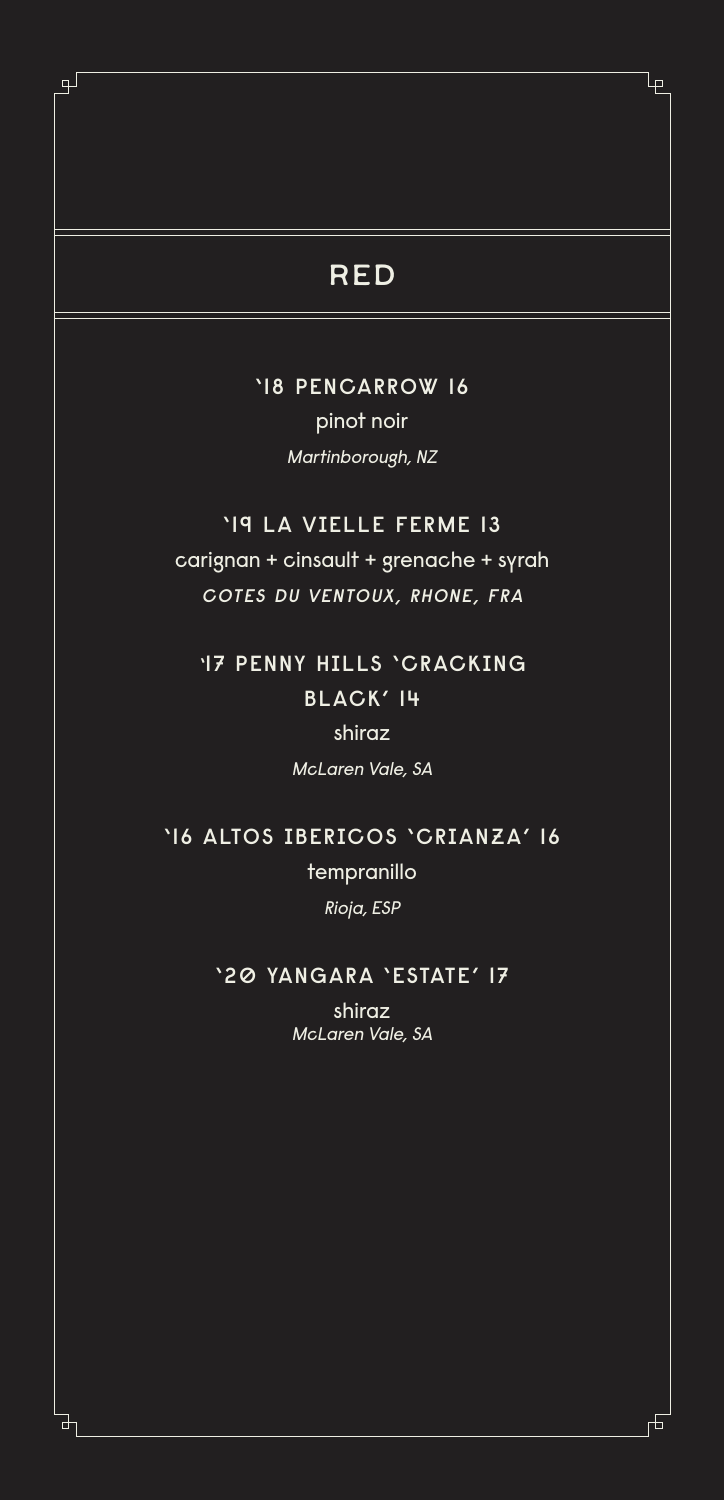|             | +DC+DC+DC+DC+                              |
|-------------|--------------------------------------------|
|             |                                            |
|             | <b>BEER</b>                                |
|             | <b>ON TAP / 360ML</b>                      |
|             | YALLAGER 'LAGER', QLD 9                    |
|             | <b>GREEN BEACON 'WAYFARER'</b>             |
|             | TROPIPCAL PALE ALE, QLD 10                 |
|             | PERONI 'NASTRO AZZURRO'                    |
| Ո<br>Լ      | LAGER, ITA 10                              |
|             |                                            |
|             | <b>BOTTLE / CAN</b>                        |
|             | PERONI 'RED', ITA 9                        |
|             | PERONI 'LEGGERA', ITA 8                    |
|             | <b>GREEN BEACON '3 BOLT'</b>               |
| Ր<br> -<br> | PALE ALE, QLD 10                           |
|             | GREEN BEACON 'WIND JAMMER'                 |
| Ո<br>Լ      | IPA, QLD 10                                |
|             |                                            |
|             | COLONIAL 'DRAUGHT' KOLSCH<br><b>VIC 10</b> |
|             |                                            |
|             | COLONIAL 'PALE ALE'                        |
|             | <b>VIC 10</b>                              |
|             | <b>COLONIAL 'THE BERTIE'</b>               |
|             | <b>APPLE CIDER 10</b>                      |
|             |                                            |
|             | 1241X1242X12X11                            |

# BEER

# ON TAP / 360ML

## BOTTLE / CAN

T+DC+DC+D+D+DC+DC+DC+DC+DC+DC+DC+D